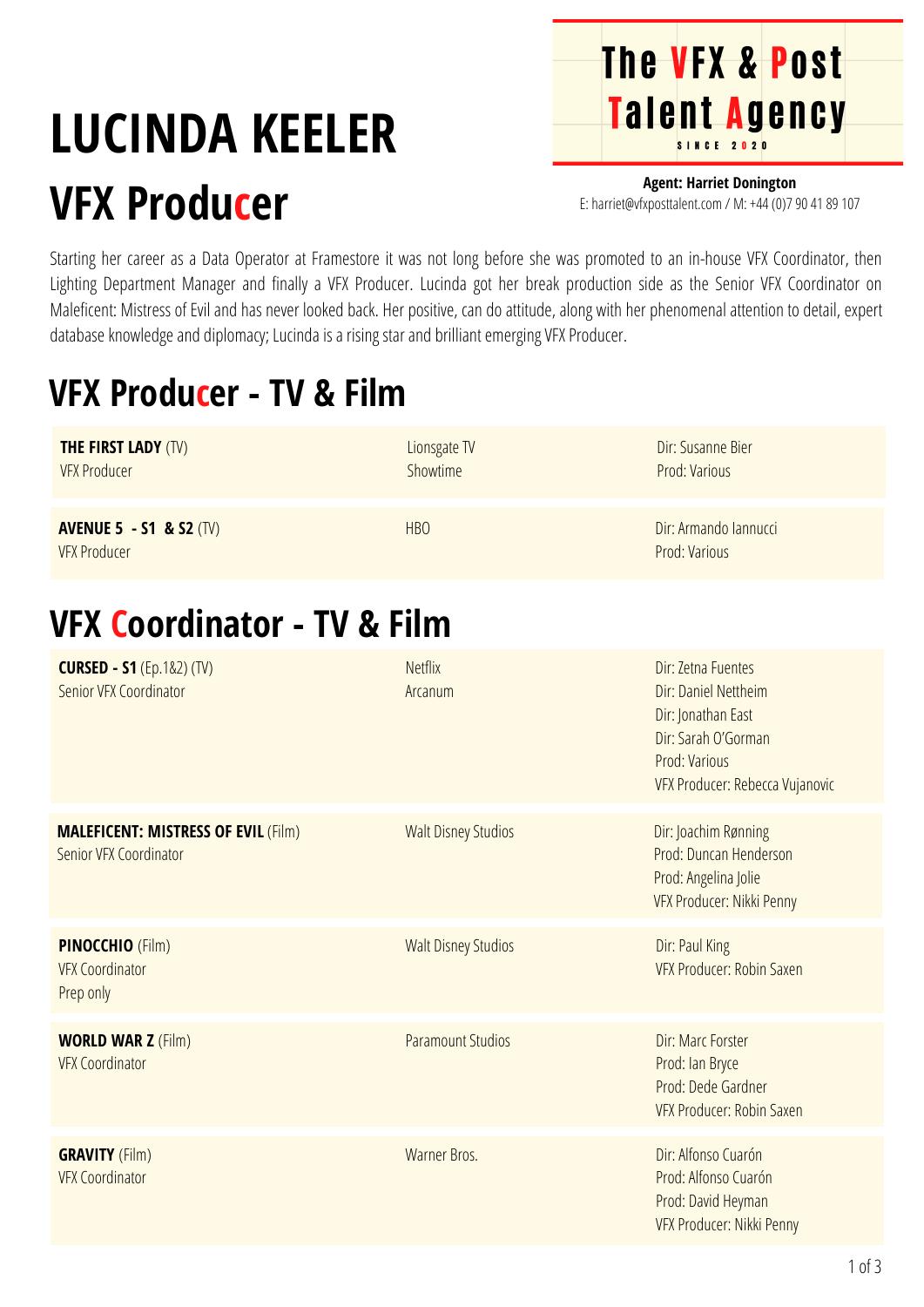## **In-house VFX Producer - Framestore**

| <b>MOWGLI: LEGEND OF THE JUNGLE (Film)</b><br>In-house VFX Producer                            | <b>Imaginarium Productions</b>                   | Dir: Andy Serkis<br>Prod: David Barron<br>Prod: Jonathan Cavendish                         |
|------------------------------------------------------------------------------------------------|--------------------------------------------------|--------------------------------------------------------------------------------------------|
| <b>PADDINGTON 2 (Film)</b><br>In-house VFX Producer                                            | <b>Studio Canal</b>                              | Dir: Paul King<br>Prod: David Heyman                                                       |
| <b>FANTASTIC BEASTS AND WHERE TO FIND</b><br><b>THEM</b> (Film)<br>In-house VFX Producer       | <b>Heyday Films</b>                              | Dir: David Yates<br>Prod: David Heyman<br>Prod: Steve Kloves                               |
| <b>THE MARTIAN (Film)</b><br>In-house VFX Producer<br><b>Lighting Manager</b>                  | <b>Twentieth Century Fox</b>                     | Dir: Ridley Scott<br>Prod: Mark Huffam<br>Prod: Simon Kinberg                              |
| <b>PADDINGTON (Film)</b><br>In-house VFX Producer<br><b>Lighting Manager</b>                   | <b>Studio Canal</b>                              | Dir: Paul King<br>Prod: David Heyman                                                       |
| <b>DRACULA UNTOLD (Film)</b><br>In-house VFX Producer<br><b>Lighting Manager</b>               | <b>Universal Pictures</b>                        | Dir: Gary Shore<br>Prod: Michael De Luca                                                   |
| <b>GUARDIANS OF THE GALAXY (Film)</b><br>In-house VFX Producer                                 | <b>Marvel Studio</b>                             | Dir: James Gunn<br>Prod: Kevin Feige                                                       |
| <b>JUPITER ASCENDING (Film)</b><br>In-house VFX Producer<br><b>Lighting Department Manager</b> | Warner Bros.                                     | Dir/ Prod: Lana Wachowski<br>Dir / Prod: Lilly Wachowski<br>Prod: Grant Hill               |
| <b>A NEW YORK WINTER'S TALE (Film)</b><br>In-house VFX Producer                                | Warner Bros.<br><b>Village Roadshow Pictures</b> | Dir/Prod: Akiva Goldsman<br>Prod: Tony Allard<br>Prod: Marc Platt<br>Prod: Michael Tadross |

### **VFX Line Producer - TV & Film**

**JOHN CARTER OF MARS** (Film) VFX Producer Line Producer at Double Negative

**CLASH OF THE TITANS** (Film)

VFX Producer Line Producer at Framestore

Warner Bros.

Walt Disney Pictures

Dir: Andrew Stanton [Prod:](https://pro.imdb.com/name/nm0382268/) [Lindsey](https://pro.imdb.com/name/nm0382268/) Collins [Prod:](https://pro.imdb.com/name/nm0382268/) Jim [Morris](https://pro.imdb.com/name/nm0382268/) [Prod:](https://pro.imdb.com/name/nm0382268/) Colin [Wilson](https://pro.imdb.com/name/nm0382268/)

Dir: Louis [Leterrier](https://pro.imdb.com/name/nm0504642/) Prod: [Kevin](https://pro.imdb.com/name/nm0382268/) de la Noy Prod: Basil [Iwanyk](https://pro.imdb.com/name/nm0382268/)